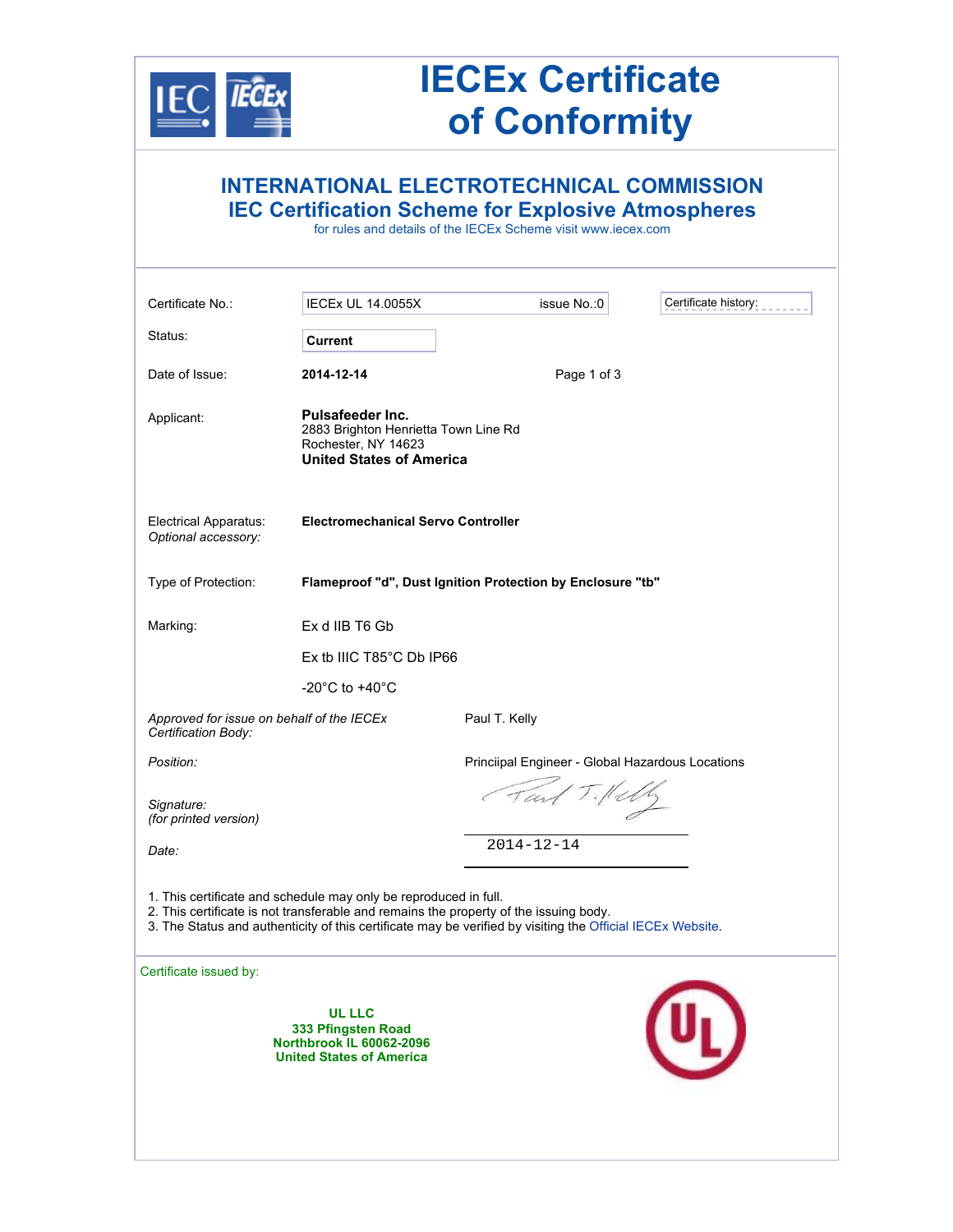| Certificate No.:<br><b>IECEX UL 14.0055X</b><br>Date of Issue:<br>2014-12-14<br>Is sue No.: 0<br>Page 2 of 3<br>Pulsafeeder Inc.<br>Manufacturer:<br>2883 Brighton Henrietta Town Line Rd<br>Rochester, NY 14623<br><b>United States of America</b><br>Additional Manufacturing location<br>$(s)$ :<br>This certificate is issued as verification that a sample(s), representative of production, was assessed and tested and<br>found to comply with the IEC Standard list below and that the manufacturer's quality system, relating to the Ex products<br>covered by this certificate, was assessed and found to comply with the IECEx Quality system requirements. This<br>certificate is granted subject to the conditions as set out in IECEx Scheme Rules, IECEx 02 and Operational Documents<br>as amended.<br><b>STANDARDS:</b><br>The electrical apparatus and any acceptable variations to it specified in the schedule of this certificate and the identified<br>documents, was found to comply with the following standards:<br>IEC 60079-0: 2011<br>Explosive atmospheres - Part 0: General requirements<br>Edition: 6.0<br>Explosive atmospheres - Part 1: Equipment protection by flameproof enclosures "d"<br>IEC 60079-1: 2007-04<br>Edition: 6<br>IEC 60079-31: 2013<br>Edition: 2<br>This Certificate does not indicate compliance with electrical safety and performance requirements other than those<br>expressly included in the Standards listed above.<br><b>TEST &amp; ASSESSMENT REPORTS:</b><br>A sample(s) of the equipment listed has successfully met the examination and test requirements as recorded in<br>Test Report:<br>US/UL/ExTR14.0087/00<br><b>Quality Assessment Report:</b><br>US/UL/QAR14.0015/00 |  |                                                                                      | <b>IECEx Certificate</b><br>of Conformity |  |
|------------------------------------------------------------------------------------------------------------------------------------------------------------------------------------------------------------------------------------------------------------------------------------------------------------------------------------------------------------------------------------------------------------------------------------------------------------------------------------------------------------------------------------------------------------------------------------------------------------------------------------------------------------------------------------------------------------------------------------------------------------------------------------------------------------------------------------------------------------------------------------------------------------------------------------------------------------------------------------------------------------------------------------------------------------------------------------------------------------------------------------------------------------------------------------------------------------------------------------------------------------------------------------------------------------------------------------------------------------------------------------------------------------------------------------------------------------------------------------------------------------------------------------------------------------------------------------------------------------------------------------------------------------------------------------------------------------------------------------------------|--|--------------------------------------------------------------------------------------|-------------------------------------------|--|
|                                                                                                                                                                                                                                                                                                                                                                                                                                                                                                                                                                                                                                                                                                                                                                                                                                                                                                                                                                                                                                                                                                                                                                                                                                                                                                                                                                                                                                                                                                                                                                                                                                                                                                                                                |  |                                                                                      |                                           |  |
|                                                                                                                                                                                                                                                                                                                                                                                                                                                                                                                                                                                                                                                                                                                                                                                                                                                                                                                                                                                                                                                                                                                                                                                                                                                                                                                                                                                                                                                                                                                                                                                                                                                                                                                                                |  |                                                                                      |                                           |  |
|                                                                                                                                                                                                                                                                                                                                                                                                                                                                                                                                                                                                                                                                                                                                                                                                                                                                                                                                                                                                                                                                                                                                                                                                                                                                                                                                                                                                                                                                                                                                                                                                                                                                                                                                                |  |                                                                                      |                                           |  |
|                                                                                                                                                                                                                                                                                                                                                                                                                                                                                                                                                                                                                                                                                                                                                                                                                                                                                                                                                                                                                                                                                                                                                                                                                                                                                                                                                                                                                                                                                                                                                                                                                                                                                                                                                |  |                                                                                      |                                           |  |
|                                                                                                                                                                                                                                                                                                                                                                                                                                                                                                                                                                                                                                                                                                                                                                                                                                                                                                                                                                                                                                                                                                                                                                                                                                                                                                                                                                                                                                                                                                                                                                                                                                                                                                                                                |  |                                                                                      |                                           |  |
|                                                                                                                                                                                                                                                                                                                                                                                                                                                                                                                                                                                                                                                                                                                                                                                                                                                                                                                                                                                                                                                                                                                                                                                                                                                                                                                                                                                                                                                                                                                                                                                                                                                                                                                                                |  |                                                                                      |                                           |  |
|                                                                                                                                                                                                                                                                                                                                                                                                                                                                                                                                                                                                                                                                                                                                                                                                                                                                                                                                                                                                                                                                                                                                                                                                                                                                                                                                                                                                                                                                                                                                                                                                                                                                                                                                                |  |                                                                                      |                                           |  |
|                                                                                                                                                                                                                                                                                                                                                                                                                                                                                                                                                                                                                                                                                                                                                                                                                                                                                                                                                                                                                                                                                                                                                                                                                                                                                                                                                                                                                                                                                                                                                                                                                                                                                                                                                |  |                                                                                      |                                           |  |
|                                                                                                                                                                                                                                                                                                                                                                                                                                                                                                                                                                                                                                                                                                                                                                                                                                                                                                                                                                                                                                                                                                                                                                                                                                                                                                                                                                                                                                                                                                                                                                                                                                                                                                                                                |  |                                                                                      |                                           |  |
|                                                                                                                                                                                                                                                                                                                                                                                                                                                                                                                                                                                                                                                                                                                                                                                                                                                                                                                                                                                                                                                                                                                                                                                                                                                                                                                                                                                                                                                                                                                                                                                                                                                                                                                                                |  | Explosive atmospheres - Part 31: Equipment dust ignition protection by enclosure "t" |                                           |  |
|                                                                                                                                                                                                                                                                                                                                                                                                                                                                                                                                                                                                                                                                                                                                                                                                                                                                                                                                                                                                                                                                                                                                                                                                                                                                                                                                                                                                                                                                                                                                                                                                                                                                                                                                                |  |                                                                                      |                                           |  |
|                                                                                                                                                                                                                                                                                                                                                                                                                                                                                                                                                                                                                                                                                                                                                                                                                                                                                                                                                                                                                                                                                                                                                                                                                                                                                                                                                                                                                                                                                                                                                                                                                                                                                                                                                |  |                                                                                      |                                           |  |
|                                                                                                                                                                                                                                                                                                                                                                                                                                                                                                                                                                                                                                                                                                                                                                                                                                                                                                                                                                                                                                                                                                                                                                                                                                                                                                                                                                                                                                                                                                                                                                                                                                                                                                                                                |  |                                                                                      |                                           |  |
|                                                                                                                                                                                                                                                                                                                                                                                                                                                                                                                                                                                                                                                                                                                                                                                                                                                                                                                                                                                                                                                                                                                                                                                                                                                                                                                                                                                                                                                                                                                                                                                                                                                                                                                                                |  |                                                                                      |                                           |  |
|                                                                                                                                                                                                                                                                                                                                                                                                                                                                                                                                                                                                                                                                                                                                                                                                                                                                                                                                                                                                                                                                                                                                                                                                                                                                                                                                                                                                                                                                                                                                                                                                                                                                                                                                                |  |                                                                                      |                                           |  |
|                                                                                                                                                                                                                                                                                                                                                                                                                                                                                                                                                                                                                                                                                                                                                                                                                                                                                                                                                                                                                                                                                                                                                                                                                                                                                                                                                                                                                                                                                                                                                                                                                                                                                                                                                |  |                                                                                      |                                           |  |
|                                                                                                                                                                                                                                                                                                                                                                                                                                                                                                                                                                                                                                                                                                                                                                                                                                                                                                                                                                                                                                                                                                                                                                                                                                                                                                                                                                                                                                                                                                                                                                                                                                                                                                                                                |  |                                                                                      |                                           |  |